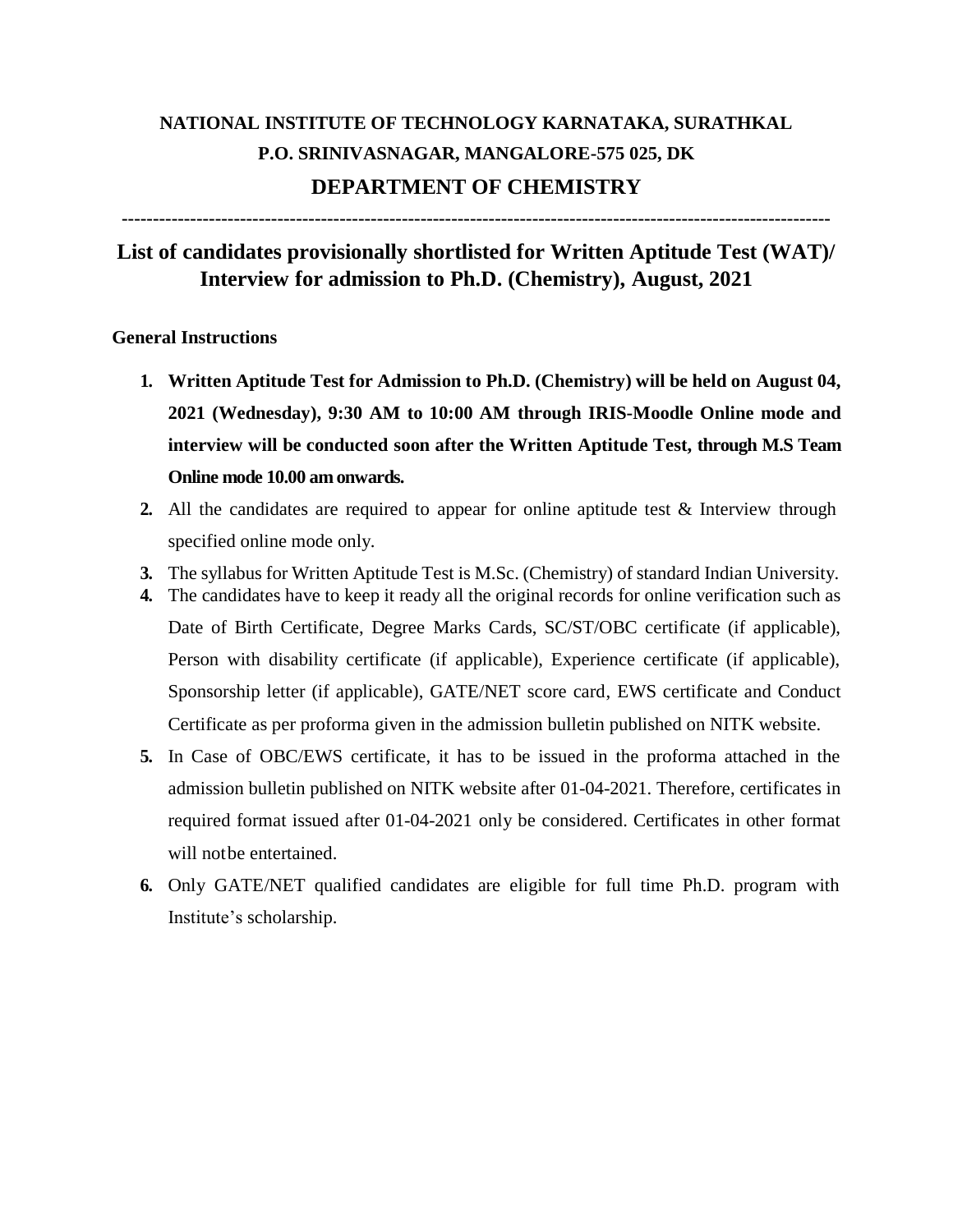| ASHA RAVEENDRAN            | PH2021CY0001 | Chemistry |
|----------------------------|--------------|-----------|
| Pritish Rajkumar Moon      | PH2021CY0002 | Chemistry |
| Manoorkar Vilas keshav     | PH2021CY0003 | Chemistry |
| <b>SHWETA SHARMA</b>       | PH2021CY0004 | Chemistry |
| Nethravathi                | PH2021CY0005 | Chemistry |
| SHIWANI                    | PH2021CY0006 | Chemistry |
| Ritu Saraswat              | PH2021CY0007 | Chemistry |
| Annasaheb Popatrao Dhawale | PH2021CY0008 | Chemistry |
| Vageesh M                  | PH2021CY0009 | Chemistry |
| <b>SRUTHI REMESHAN</b>     | PH2021CY0010 | Chemistry |
| Manjushree Nagaraj Gunaki  | PH2021CY0011 | Chemistry |
| <b>KHUSHBOO KUMARI</b>     | PH2021CY0012 | Chemistry |
| Dheeraj                    | PH2021CY0013 | Chemistry |
| NAEEM MOHAMMAD             | PH2021CY0014 | Chemistry |
| ANJU AGNES TOM             | PH2021CY0015 | Chemistry |
| Saurabh mishra             | PH2021CY0016 | Chemistry |
| Soumya Ranjan Mishra       | PH2021CY0017 | Chemistry |
| <b>Bhava</b>               | PH2021CY0018 | Chemistry |
| ABHISHEK KUMAR YADAV       | PH2021CY0020 | Chemistry |
| SHRIKRUSHNA BHARAT JARE    | PH2021CY0021 | Chemistry |
| Theertha P Ramesh          | PH2021CY0024 | Chemistry |
| AYUSHI AGARWAL             | PH2021CY0026 | Chemistry |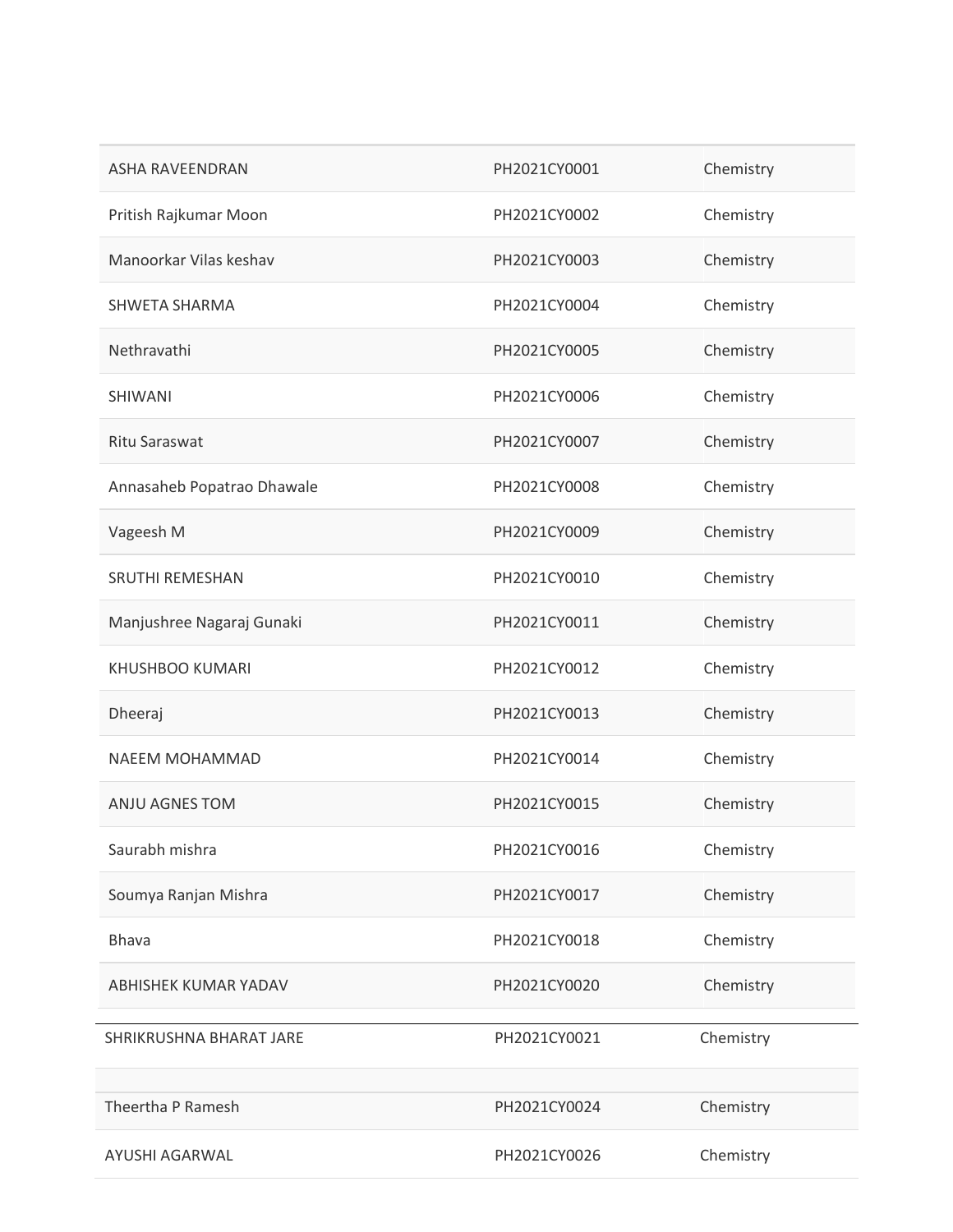| Reema Sikdar             | PH2021CY0027 | Chemistry |
|--------------------------|--------------|-----------|
| Pankaj Tripathi          | PH2021CY0028 | Chemistry |
| kankana saikia           | PH2021CY0029 | Chemistry |
| <b>SAKTHIVEL D</b>       | PH2021CY0030 | Chemistry |
| <b>MAHADEV RAY</b>       | PH2021CY0031 | Chemistry |
| Soumya Ranjan Bag        | PH2021CY0032 | Chemistry |
| DIKSHA PALARIYA          | PH2021CY0033 | Chemistry |
| Bedabara Nag             | PH2021CY0034 | Chemistry |
| <b>DINESHAP</b>          | PH2021CY0035 | Chemistry |
| Sooraj Sadananda Nayak   | PH2021CY0036 | Chemistry |
| <b>JOYDEEP MAHAPATRA</b> | PH2021CY0037 | Chemistry |
| <b>SREEDEVIN</b>         | PH2021CY0038 | Chemistry |
| Subir Majhi              | PH2021CY0039 | Chemistry |
| SHIKHA PANDEY            | PH2021CY0040 | Chemistry |
| <b>VISHNU KRIPLANI</b>   | PH2021CY0041 | Chemistry |
| Abima S                  | PH2021CY0042 | Chemistry |
| ANJANA V M               | PH2021CY0046 | Chemistry |
| Chitrarekha              | PH2021CY0047 | Chemistry |
| Meghna Khadka            | PH2021CY0049 | Chemistry |
| TARIQ AHMAD DAR          | PH2021CY0050 | Chemistry |
| YAQOOB AHMAD TELI        | PH2021CY0052 | Chemistry |